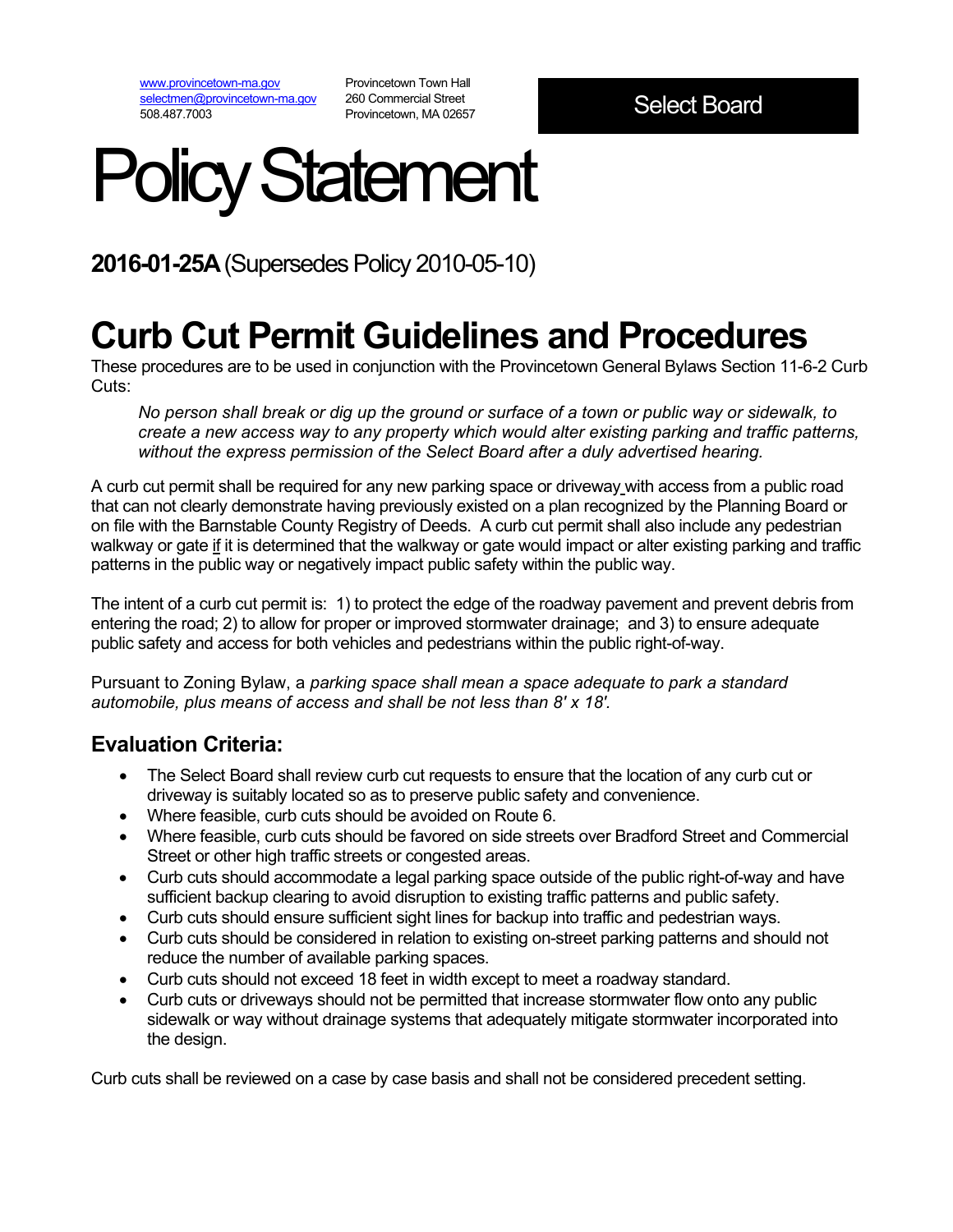Curb cuts that serve a project requiring site plan review shall meet the minimum standard as set forth by the Planning Board and approved by the Fire Chief.

#### **Fee:**

A curb cut request shall be accompanied by a fee of \$200.00. The fee is based on the cost of Town staff to review and evaluate the requests and the cost associated with the public hearing.

#### **Application Procedure:**

- **Step 1:** Applicant requests an abutters' list from the Assessor's Office.
- **Step 2:** Curb Cut Application is filed with the Department of Community Development and must be accompanied by:
	- Abutters list provided by the Assessor's Department
	- Certified to-scale plot plan indicating both the existing or proposed conditions identifying the actual location of the proposed curb cut, demonstrating a minimum of an 8' by 18' parking space and abutting areas (including all structures, trees, landscaping, fences, power poles, utility equipment, Title V septic system, propane or oil tanks).
	- Any supporting documentation provided by the applicant (letters of support from abutters, pictures, etc.)
- **Step 3:** Once the application is deemed complete, the Permit Coordinator will schedule a public hearing with the Selectmen's Secretary.
- **Step 4:** The Permit Coordinator will prepare a legal notice that will be posted in the Town Hall and printed in the newspaper not less than fourteen (14) days prior to the public hearing. This legal notice will be provided to the applicant. The applicant must. The Secretary will mail the notice to abutters not less than fourteen (14) days prior to the public hearing. Applicant shall retain return receipts of the certified mail to abutters, and shall present them to the Select Board at the public hearing.
- **Step 5.** Prior to the public hearing, the Permit Coordinator will distribute individual copies of the application and plans to the Assistant Town Manager, Chief of Police, DPW Director, Fire Chief, Building Commissioner and Town Planner for their review and comments.
- **Step 6.** The applicant or his/her representative must be present at the public hearing. Public input in support of and in opposition to the application will be heard at the hearing.
- **Step 7.** The Selectmen reserve the right to alter the proposed layout or place conditions on the approval of any curb cut request at the public hearing. The Permit Coordinator will forward the approved permit with conditions confirming the motion and vote of the Select Board to the applicant.
- **Step 8.** Once the curb cut and driveway are installed, the applicant shall schedule a final inspection with Local Building Inspector.

*Adopted January 25, 2016 In favor: Donegan, Andrews, Richter and Anthony Opposed: none.*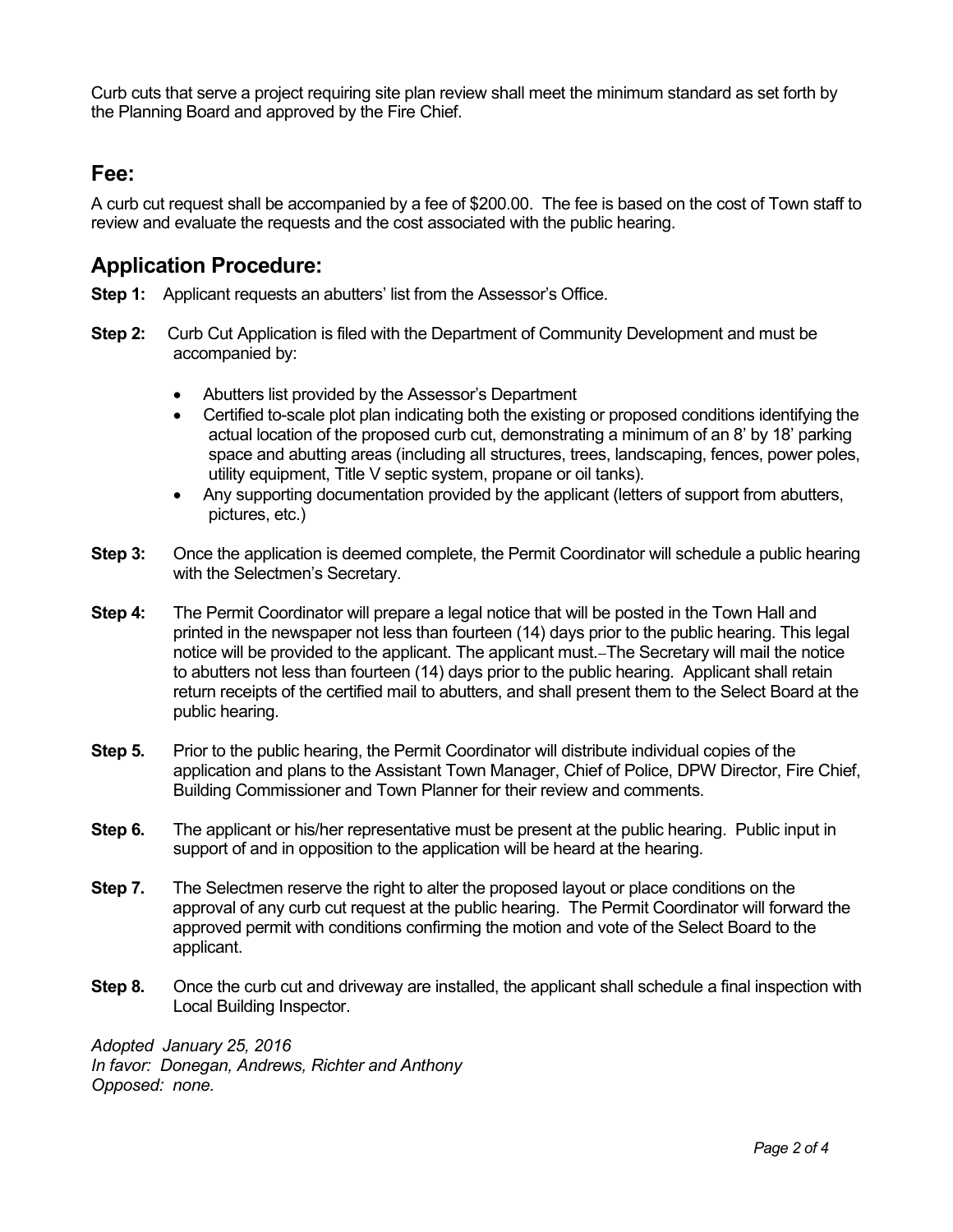#### *Town of Provincetown*

### Curb Cut Application

| Location:                          | Parcel Number:                         |  |  |
|------------------------------------|----------------------------------------|--|--|
| Applicant:                         | <b>Property Owner:</b> Property Owner: |  |  |
| <b>Applicants Mailing Address:</b> |                                        |  |  |
| Applicant's Phone number:          | email:                                 |  |  |

Pursuant to General Bylaw Section 11-6-2, I hereby request permission of the Select Board to establish a curb cut as per the attached plans showing existing conditions and proposed curb cut: (Please attach certified toscale plot plan showing existing conditions, the actual location of the proposed curb cut , and the immediate area, including nearest adjacent curb cuts, public parking spaces, all structures, trees, landscaping, fences, power poles, utility equipment, Title 5 septic systems, propane or oil tanks, etc… Also Include any photos of the existing conditions taken from various vantage points, other supporting documentation if necessary, and a written project narrative if warranted.)

\_\_\_\_\_\_\_\_\_\_\_\_\_\_\_\_\_\_\_\_\_\_\_\_\_\_\_\_\_\_\_\_\_\_\_ \_\_\_\_\_\_\_\_\_\_\_\_\_\_\_\_\_\_\_\_\_\_\_\_\_\_

Applicant's signature Date

#### **For Office use Only**

| <b>Public Safety Official</b> | <b>Approve</b> | <b>Disapprove</b> | <b>Date</b> |
|-------------------------------|----------------|-------------------|-------------|
| <b>DPW Director</b>           |                |                   |             |
| <b>Fire Chief</b>             |                |                   |             |
| Police Chief                  |                |                   |             |
| <b>Building Commissioner</b>  |                |                   |             |
| <b>Town Planner</b>           |                |                   |             |
| <b>Assistant Town Manager</b> |                |                   |             |
| <b>Emergency Coordinator</b>  |                |                   |             |

Comments: \_\_\_\_\_\_\_\_\_\_\_\_\_\_\_\_\_\_\_\_\_\_\_\_\_\_\_\_\_\_\_\_\_\_\_\_\_\_\_\_\_\_\_\_\_\_\_\_\_\_\_\_\_\_\_\_\_\_\_\_\_\_\_